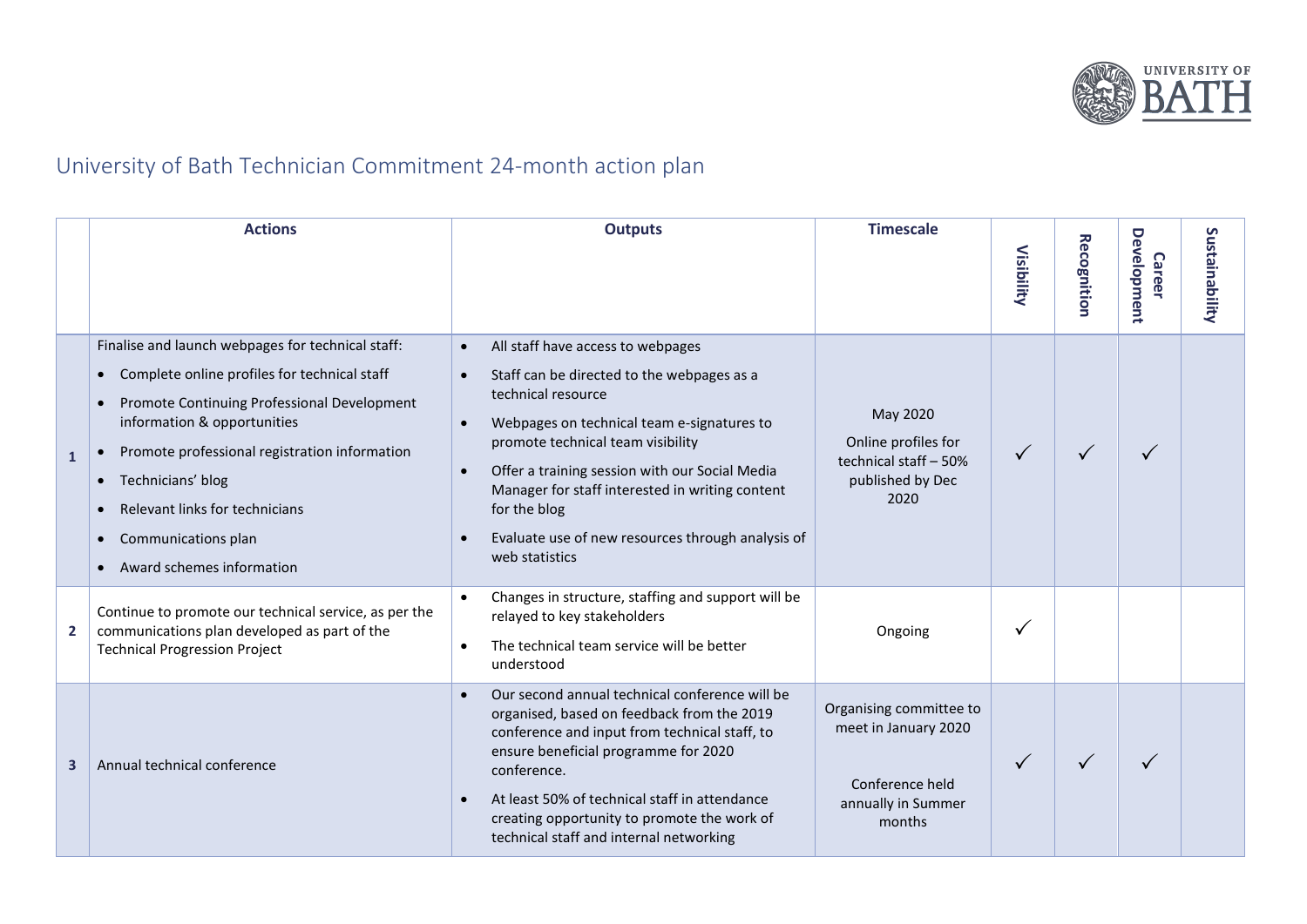

|   | <b>Actions</b>                                                                                                                                                                                                                                         | <b>Outputs</b>                                                                                                                                                                                                                                                                                                                                                                                                                                                      | <b>Timescale</b>                                                 | Visibility | <b>Recognition</b> | Development<br><b>Career</b> | Sustainability |
|---|--------------------------------------------------------------------------------------------------------------------------------------------------------------------------------------------------------------------------------------------------------|---------------------------------------------------------------------------------------------------------------------------------------------------------------------------------------------------------------------------------------------------------------------------------------------------------------------------------------------------------------------------------------------------------------------------------------------------------------------|------------------------------------------------------------------|------------|--------------------|------------------------------|----------------|
| 4 | Our 'Technical Working Charter' is a working<br>agreement that was drafted as part of the Technical<br>Progression Project. The charter sets expectations<br>between technical teams and staff and will be<br>consulted on, finalised and implemented. | A trial will be run in the Departments of Biology &<br>$\bullet$<br>Biochemistry and Chemistry<br>Consult and gain commitment from technical<br>staff, academic staff, HoDs and Deans to<br>implement University wide<br>Promote working charter as part of the<br>$\bullet$<br>communication plan (action 2)<br>Seek feedback from technical teams regarding<br>$\bullet$<br>effectiveness of charter to discuss at<br>departmental executives and staff meetings. | Trial ongoing<br>Roll out University-wide<br>by September 2020   |            |                    |                              |                |
| 5 | Work with the Comms team to improve the capture of<br>technical staff on University-wide email lists                                                                                                                                                   | All technical staff can be easily communicated<br>with via appropriate email groups, regardless of<br>job family designation.                                                                                                                                                                                                                                                                                                                                       | Ongoing discussion with<br>solution in place by<br>December 2020 | ✓          |                    |                              |                |
| 6 | Review policy for acknowledgement in research<br>publications to ensure consistency and fair attribution<br>across the institution                                                                                                                     | Technical staff will be aware of policy, regarding<br>the support and enhancement of research.<br>Information, with regard to the policy and<br>proposed changes, will be communicated to<br>academic staff and research groups.<br>Technical staff will be recognised and<br>$\bullet$<br>acknowledged appropriately for their<br>contribution/support.                                                                                                            | Ongoing discussion with<br>solution in place by<br>December 2020 | ✓          |                    |                              |                |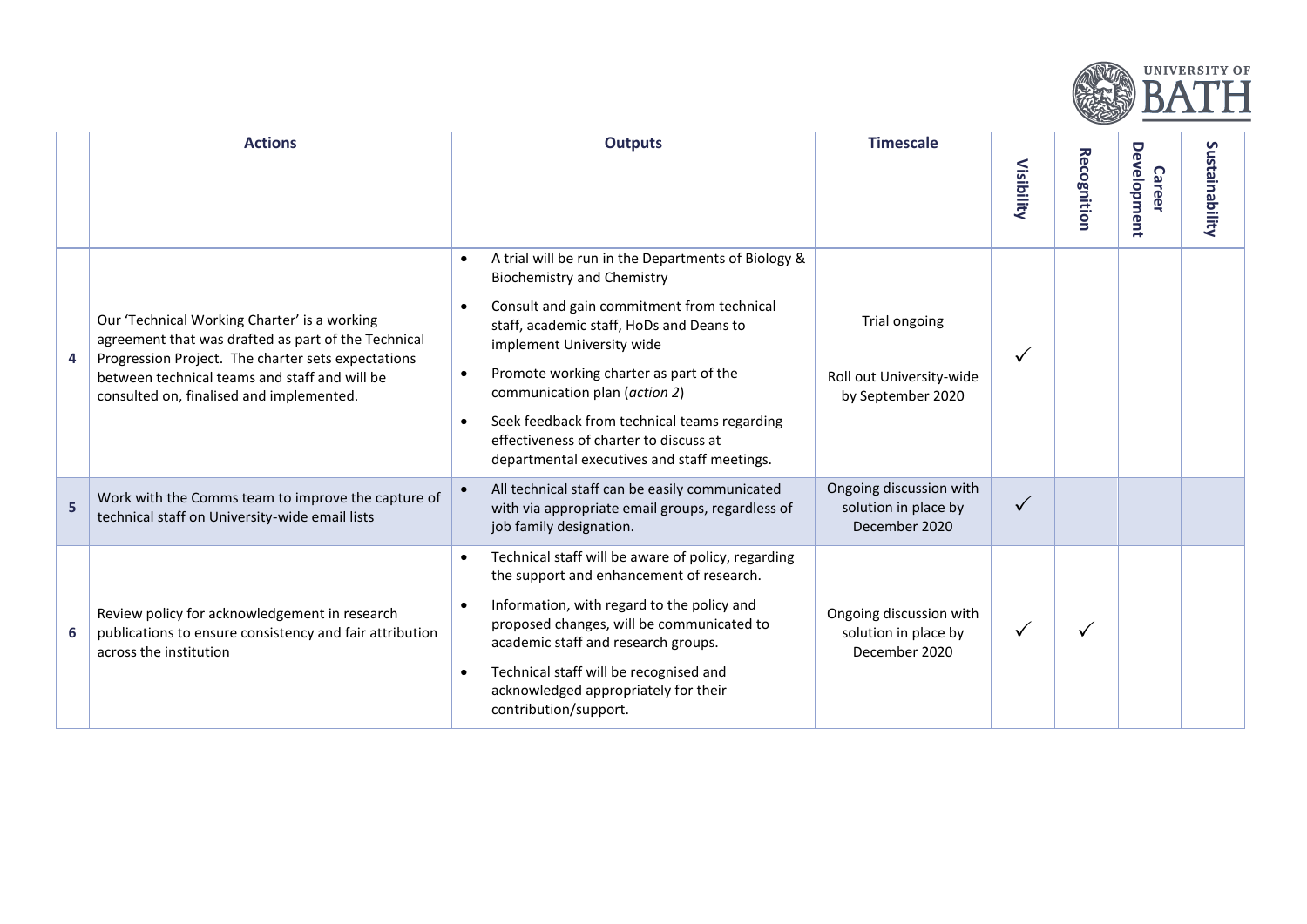

|                | <b>Actions</b>                                                                                                                                                                                                                                                           | <b>Outputs</b>                                                                                                                                                                                                                                                                                                                                                                                                                                                                                              | <b>Timescale</b>                     | Visibility   | <b>Recognition</b> | <b>Development</b><br><b>Career</b> | ທ<br>ustainability |
|----------------|--------------------------------------------------------------------------------------------------------------------------------------------------------------------------------------------------------------------------------------------------------------------------|-------------------------------------------------------------------------------------------------------------------------------------------------------------------------------------------------------------------------------------------------------------------------------------------------------------------------------------------------------------------------------------------------------------------------------------------------------------------------------------------------------------|--------------------------------------|--------------|--------------------|-------------------------------------|--------------------|
| $\overline{7}$ | <b>Technical Representation:</b><br>• Technical staff will be represented on<br>Departmental Executives and/or<br>Departmental staff meetings.<br>Technical staff will be represented on<br>University Athena Swan self-assessment team                                  | Technical issues will be a regular agenda item at<br>Departmental Executive Committees and at<br>Departmental staff meetings.<br>How EDI issues affect technical staff will be<br>$\bullet$<br>discussed and acted on at a University level                                                                                                                                                                                                                                                                 | Ongoing in<br>Science/September 2020 | $\checkmark$ |                    |                                     |                    |
| 8              | Ensure that there is a standardised technical staff<br>induction process (e.g. including core skills/H&S<br>training, set up web profile & photo taken, tech email<br>lists/forums, introduction to Technician Commitment)                                               | The ongoing induction process in the Science<br>$\bullet$<br>Faculty will be shared with the E&D Faculty and<br>developed<br>Consistency in approach across the institution<br>$\bullet$                                                                                                                                                                                                                                                                                                                    | June 2021                            | ✓            |                    |                                     |                    |
| $\overline{9}$ | Improve support for, and communication with,<br>technical staff outside of core faculty teams by<br>establishing management links with senior technical<br>staff. (e.g. grant funded technicians reporting to PIs<br>will be line managed by Faculty Technical Managers) | To ensure all technical staff receive relevant<br>$\bullet$<br>communications and pastoral/career<br>development support.<br>Develop a process for identifying technical staff in<br>this category and assigning a technical leadership<br>contact at point of recruitment.<br>HoDs will ensure that research-group associated<br>$\bullet$<br>technicians have a strong link with our technical<br>structure.<br>A trial is underway in the Science Faculty using a<br>matrix management-style arrangement | June 2021                            | ✓            |                    |                                     |                    |
| 10             | Re-join HEaTED                                                                                                                                                                                                                                                           | Initial discussions have taken place with the<br>$\bullet$<br>Director of HR about funding. Meet to secure<br>funding.<br>Promote technical participation in regional events<br>and CPD opportunities.                                                                                                                                                                                                                                                                                                      | June 2020                            | ✓            |                    | ✓                                   |                    |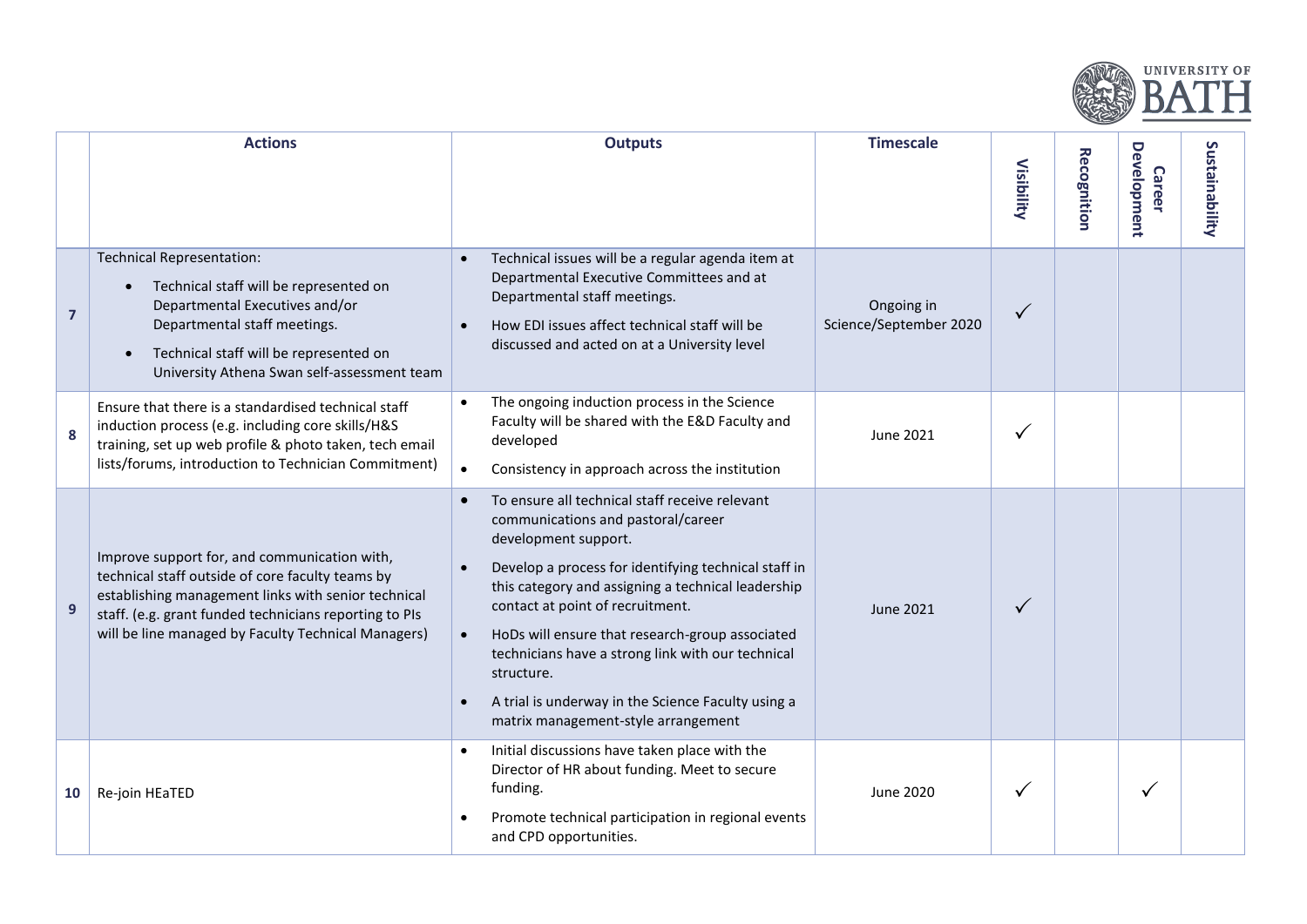

|    | <b>Actions</b>                                                                                                                                                                     | <b>Outputs</b>                                                                                                                                                                                                                                                                                                      | <b>Timescale</b>  | Visibility | <b>Recognition</b> | Development<br><b>Career</b> | Sustainability |
|----|------------------------------------------------------------------------------------------------------------------------------------------------------------------------------------|---------------------------------------------------------------------------------------------------------------------------------------------------------------------------------------------------------------------------------------------------------------------------------------------------------------------|-------------------|------------|--------------------|------------------------------|----------------|
| 11 | <b>Award Schemes</b><br>Promote existing internal & external award<br>opportunities for technical staff<br>Investigate new internal categories for<br>$\bullet$<br>technical staff | Establish specific awards for technical staff.<br>$\bullet$<br>Investigate possible funding routes for award<br>$\bullet$<br>sponsorship.                                                                                                                                                                           | December 2020     |            | $\checkmark$       |                              |                |
| 12 | Promote professional registration and achieve<br><b>Employer Champion status</b>                                                                                                   | Investigate possible funding routes for Science<br>$\bullet$<br>Council & Engineering Council membership<br>sponsorship.<br>Explore incentives for an initial group of staff<br>$\bullet$<br>achieving professional registration, to act as<br>champions supporting other staff in future.                          | December 2021     |            | $\checkmark$       |                              |                |
| 13 | Technical Leaders Network programme                                                                                                                                                | Develop leadership skills in key managers of<br>$\bullet$<br>technical staff<br>Promote Technical Managers in Universities &<br>$\bullet$<br><b>HEaTED online groups</b><br>Encourage engagement with Microsoft Teams<br>$\bullet$<br>group.<br>Chance to share ideas and to discuss current<br>$\bullet$<br>issues | Ongoing           | ✓          |                    | $\checkmark$                 |                |
| 14 | Career framework will be finalised and communicated                                                                                                                                | Technical staff can identify where they sit within<br>$\bullet$<br>the career framework and use as a reference for<br>career development/planning                                                                                                                                                                   | <b>March 2020</b> |            | ✓                  | $\checkmark$                 |                |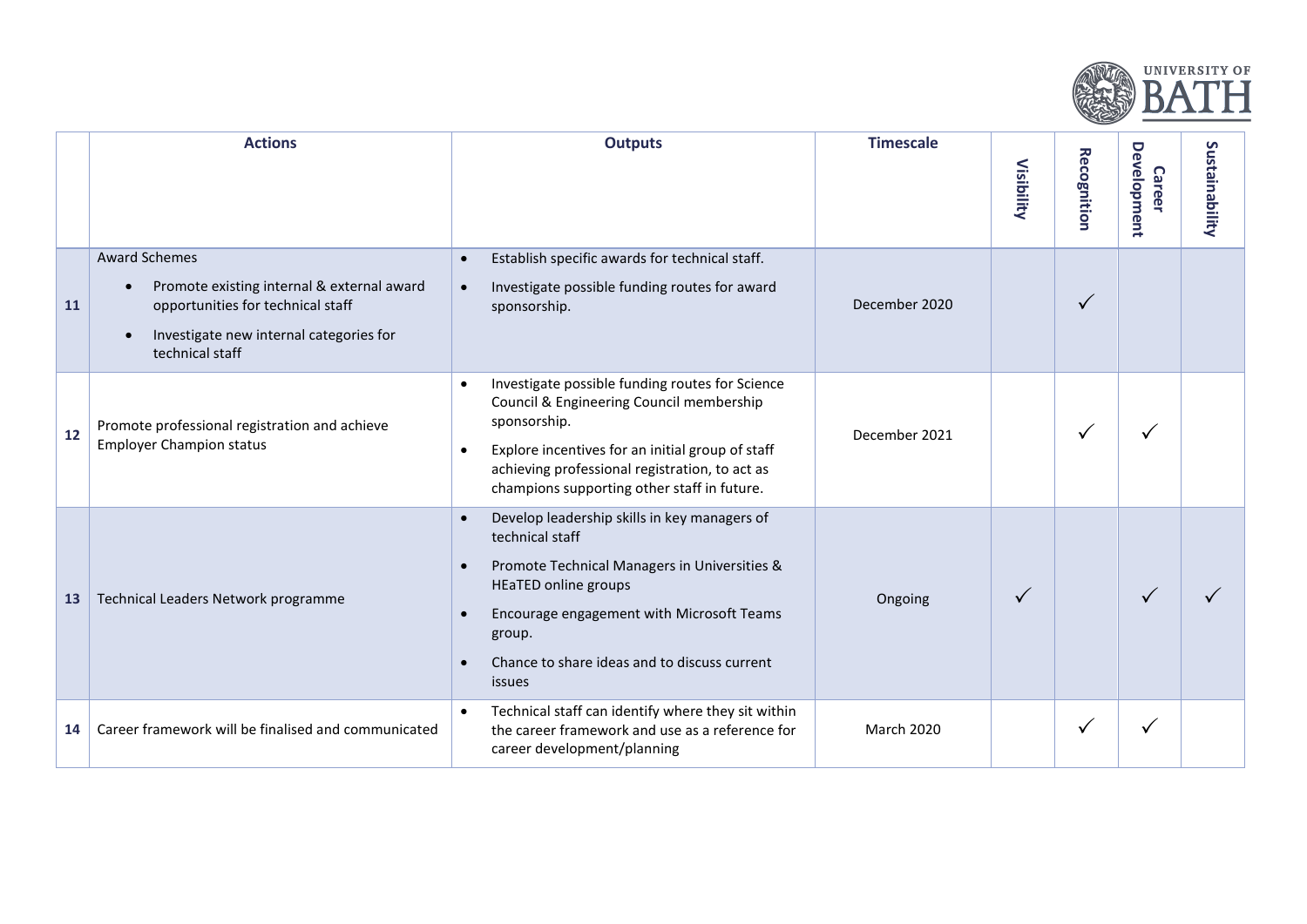

|           | <b>Actions</b>                                                                                         | <b>Outputs</b>                                                                                                                                                                                                                                                                                                                                                                                                                        | <b>Timescale</b> | <b>Visibility</b> | <b>Recognition</b> | <b>Development</b><br><b>Career</b> | Sustainability |
|-----------|--------------------------------------------------------------------------------------------------------|---------------------------------------------------------------------------------------------------------------------------------------------------------------------------------------------------------------------------------------------------------------------------------------------------------------------------------------------------------------------------------------------------------------------------------------|------------------|-------------------|--------------------|-------------------------------------|----------------|
| <b>15</b> | Finalise and publish standardised job descriptions                                                     | Standardised JDs to be used in recruitment and<br>$\bullet$<br>staff appraisals.<br>Technical staff can identify where they sit within<br>$\bullet$<br>the career framework and use as a reference for<br>career development/planning                                                                                                                                                                                                 | <b>June 2020</b> |                   |                    | $\checkmark$                        |                |
| 16        | Recruitment - review success of changes to adverts &<br>JDs                                            | Enhance recruitment by interacting with social<br>$\bullet$<br>media<br>Attract and retain the talent required to provide<br>$\bullet$<br>an ongoing technical service<br>Better supported departments<br>$\bullet$                                                                                                                                                                                                                   | December 2021    |                   |                    |                                     |                |
| 17        | Skills audit carried out to map the existing skills we<br>have in-house and identify areas of weakness | Skills programme developed to share expertise<br>$\bullet$<br>and ensure a sustainable technical service                                                                                                                                                                                                                                                                                                                              | August 2021      |                   | $\checkmark$       | $\checkmark$                        |                |
| 18        | Investigate opportunities to enhance technical<br>engagement with widening participation/outreach      | Map technician involvement in existing activities<br>$\bullet$<br>to use as benchmark for assessing increased<br>engagement<br>Promoting technical careers locally/wider as part<br>$\bullet$<br>of outreach schemes<br>Liaise with Head of Widening Participation to<br>$\bullet$<br>discuss opportunities<br>Liaise with Talent Acquisition Manager with<br>$\bullet$<br>regard to promoting technical services in the<br>community | December 2021    |                   |                    |                                     |                |
| 19        | Review effectiveness of SDPR process for technical<br>staff                                            | Carry out review of the SDPR process with a view<br>$\bullet$<br>to implementing a meaningful system to support<br>the career development of technical staff                                                                                                                                                                                                                                                                          | December 2021    |                   | $\checkmark$       |                                     |                |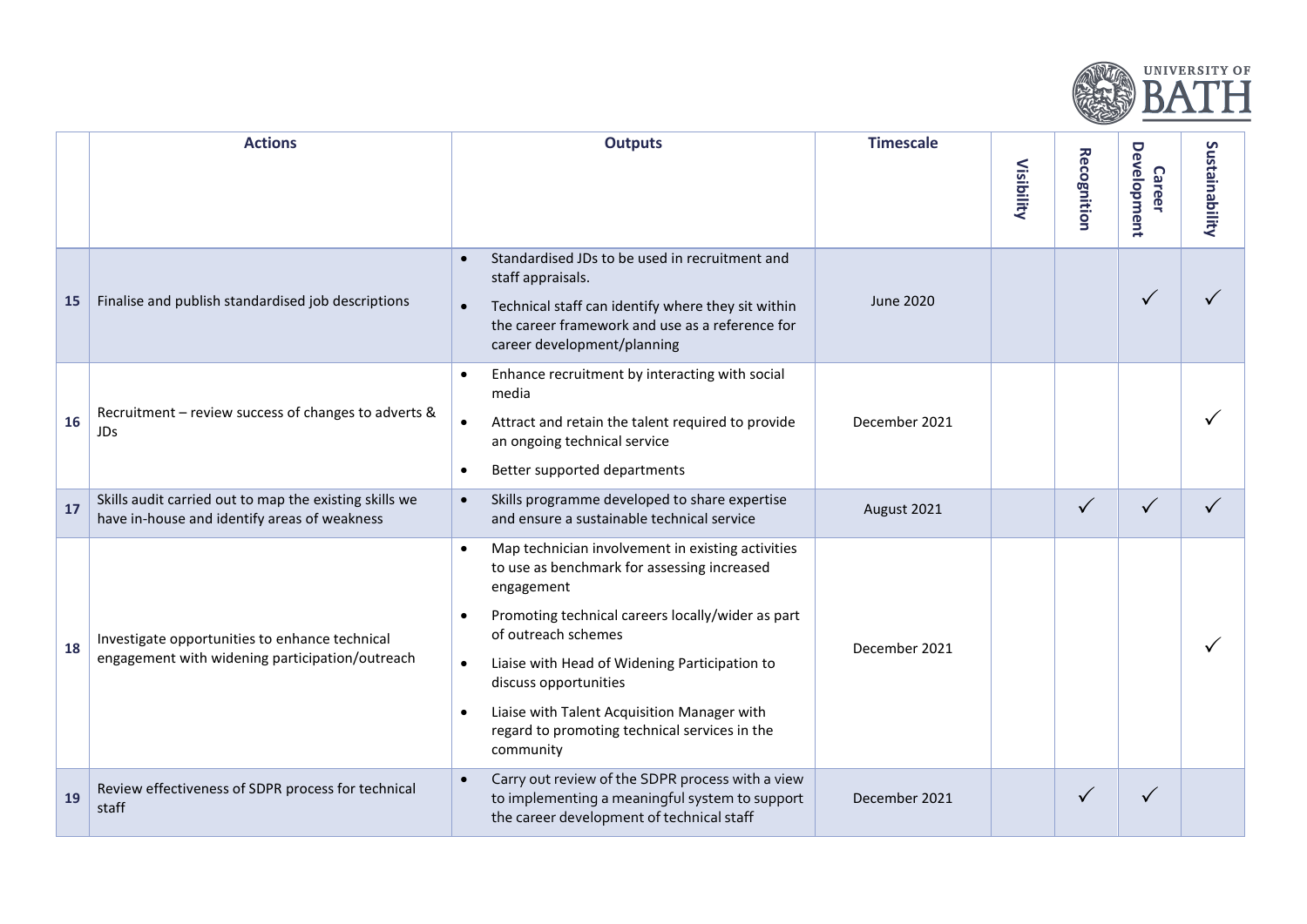

|    | <b>Actions</b>                                                                                                         | <b>Outputs</b>                                                                                                                                                                                                                                                                                                                               | <b>Timescale</b>                                                                                                                                         | Visibility | <b>Recognition</b> | Development<br><b>Career</b> | Sustainability |
|----|------------------------------------------------------------------------------------------------------------------------|----------------------------------------------------------------------------------------------------------------------------------------------------------------------------------------------------------------------------------------------------------------------------------------------------------------------------------------------|----------------------------------------------------------------------------------------------------------------------------------------------------------|------------|--------------------|------------------------------|----------------|
| 20 | Promote and develop the range of CPD activities<br>available to technical staff to ensure development<br>needs are met | Practical Skills programme<br>$\bullet$<br>IOSH Working Safely & Managing Safely<br>$\bullet$<br>Provision<br>Create and promote job shadowing opportunities<br>$\bullet$<br><b>Effective Risk Assessment Course</b><br>$\bullet$<br>Promote staff development course opportunities<br>$\bullet$<br><b>Technical conference</b><br>$\bullet$ | Dec 2020<br>$\bullet$<br>Jun 2020<br>$\bullet$<br>Jun 2020<br>$\bullet$<br>Ongoing<br>$\bullet$<br>Ongoing<br>$\bullet$<br><b>July 2020</b><br>$\bullet$ |            |                    | $\checkmark$                 |                |
| 21 | Promote and develop our wellbeing programme for<br><b>Technical Staff</b>                                              | Ensure updates of Mental Health First Aid &<br>$\bullet$<br>Mental Health for Managers courses<br>Weekly well-being session programme hosted by<br>$\bullet$<br>HR team (pilot scheme in Science Faculty)<br>Mental health information promoted<br>$\bullet$<br>Social Programme<br>$\bullet$                                                | Ongoing                                                                                                                                                  |            |                    |                              |                |